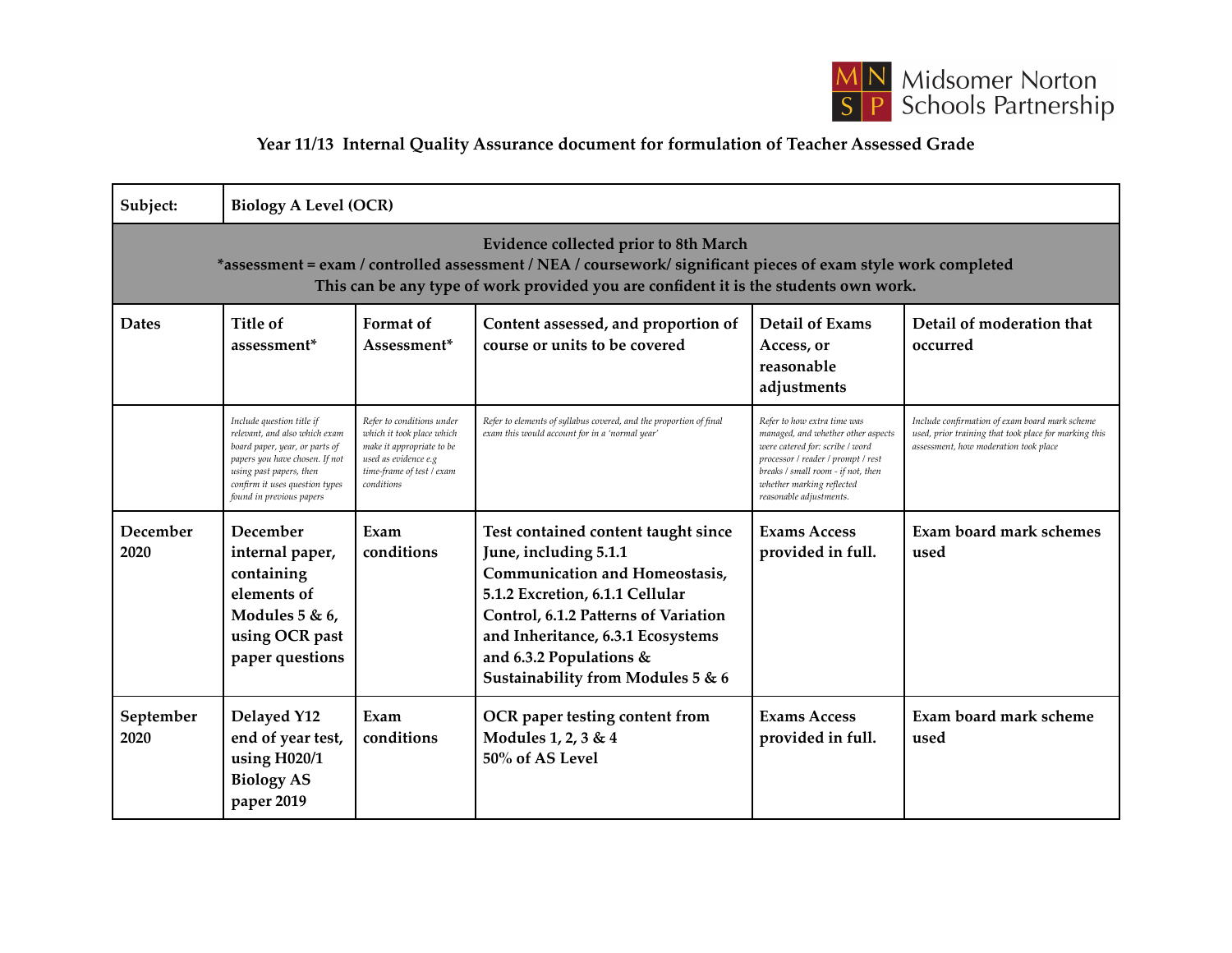

| 10/2019 | 2.1.2 Biological<br><b>Molecules End</b><br>of Unit Test<br>using OCR past<br>paper questions                  | Exam<br>conditions | 2.1.2 Biological Molecules             | Extra time<br>provided if<br>required | Exam board mark schemes<br>used        |
|---------|----------------------------------------------------------------------------------------------------------------|--------------------|----------------------------------------|---------------------------------------|----------------------------------------|
| 1/2020  | 2.1.3 Nucleic<br>Acids End of<br><b>Unit Test using</b><br>OCR past paper<br>questions                         | Exam<br>conditions | 2.1.3 Nucleic Acids                    | Extra time<br>provided if<br>required | <b>Exam board mark schemes</b><br>used |
| 12/2019 | 2.1.4 Enzymes<br><b>End of Unit</b><br><b>Test using OCR</b><br>past paper<br>questions                        | Exam<br>conditions | 2.1.4 Enzymes                          | Extra time<br>provided if<br>required | Exam board mark schemes<br>used        |
| 11/2019 | 2.1.5 Biological<br><b>Membranes</b><br><b>End of Unit</b><br><b>Test using OCR</b><br>past paper<br>questions | Exam<br>conditions | 2.1.5 Biological Membranes             | Extra time<br>provided if<br>required | Exam board mark schemes<br>used        |
| 01/2020 | 2.1.6 Cell<br>Division End of<br><b>Unit Test using</b><br>OCR past paper<br>questions                         | Exam<br>conditions | 2.1.6 Cell Division                    | Extra time<br>provided if<br>required | <b>Exam board mark schemes</b><br>used |
| 9/2020  | 5.1.1<br>Communication                                                                                         | Exam<br>conditions | 5.1.1 Communication and<br>Homeostasis | Extra time<br>provided if             | Exam board mark schemes<br>used        |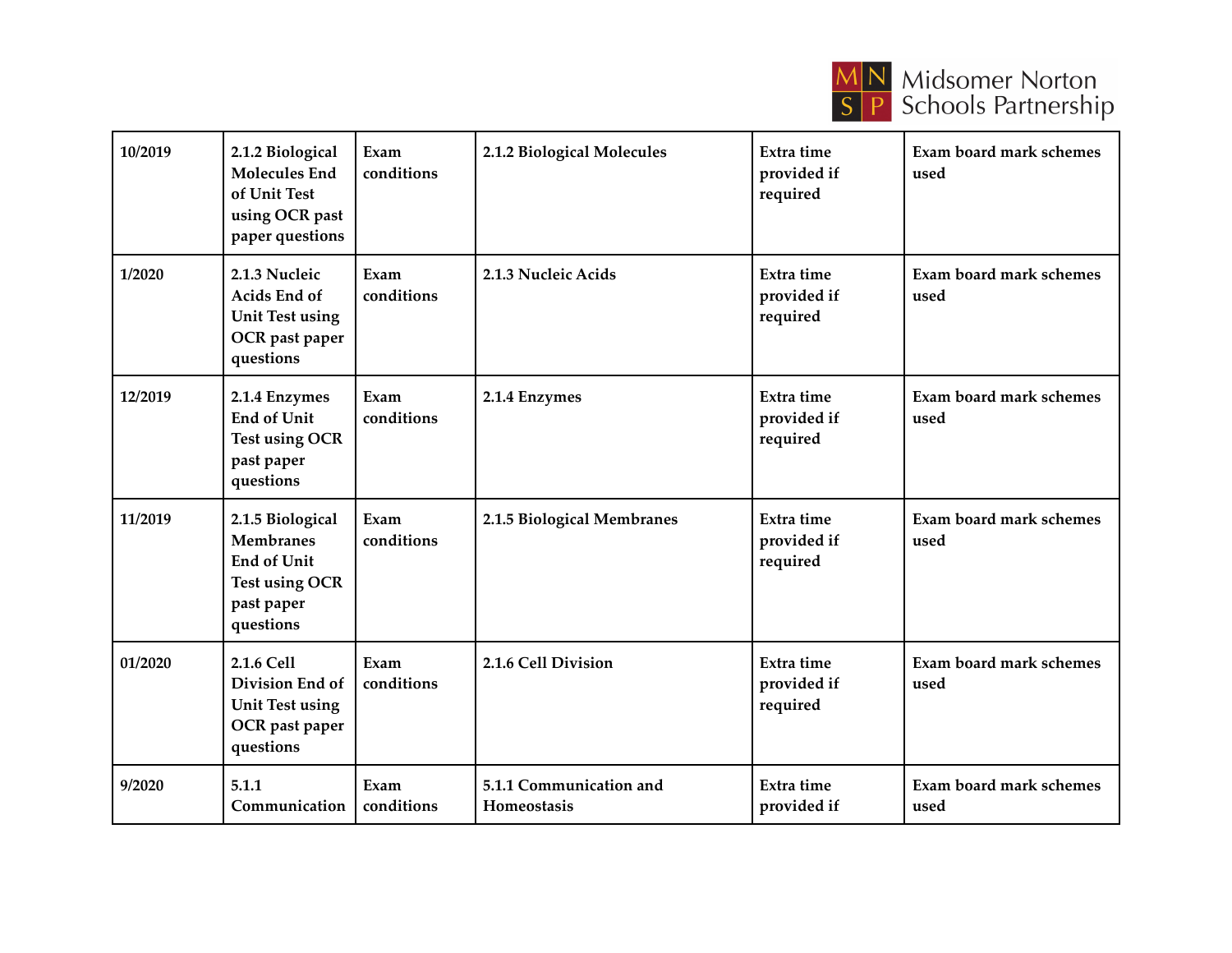

|                                                                                                                                                      | and<br>Homeostasis<br><b>End of Unit</b><br><b>Test using OCR</b><br>past paper<br>questions                                                                                                                            |                                                                                                                                                        |                                                                                                                      | required                                                                                                                                                                                                                                 |                                                                                                                                                  |  |
|------------------------------------------------------------------------------------------------------------------------------------------------------|-------------------------------------------------------------------------------------------------------------------------------------------------------------------------------------------------------------------------|--------------------------------------------------------------------------------------------------------------------------------------------------------|----------------------------------------------------------------------------------------------------------------------|------------------------------------------------------------------------------------------------------------------------------------------------------------------------------------------------------------------------------------------|--------------------------------------------------------------------------------------------------------------------------------------------------|--|
| 10/2020                                                                                                                                              | 5.1.2 Excretion<br>End of Unit<br><b>Test using OCR</b><br>past paper<br>questions                                                                                                                                      | Exam<br>conditions                                                                                                                                     | 5.1.2 Excretion                                                                                                      | Extra time<br>provided if<br>required                                                                                                                                                                                                    | Exam board mark schemes<br>used                                                                                                                  |  |
| 9/2020                                                                                                                                               | 6.1.1 Cellular<br>Control End of<br><b>Unit Test using</b><br>OCR past paper<br>questions                                                                                                                               | Exam<br>conditions                                                                                                                                     | 6.1.1 Cellular Control                                                                                               | Extra time<br>provided if<br>required                                                                                                                                                                                                    | Exam board mark schemes<br>used                                                                                                                  |  |
| Evidence collected after 8th March<br>*assessment = exam / controlled assessment / NEA / coursework/ significant pieces of exam style work completed |                                                                                                                                                                                                                         |                                                                                                                                                        |                                                                                                                      |                                                                                                                                                                                                                                          |                                                                                                                                                  |  |
| <b>Dates</b>                                                                                                                                         | Title of<br>assessment <sup>*</sup>                                                                                                                                                                                     | Format of<br>Assessment*                                                                                                                               | Content assessed, and proportion of<br>course                                                                        | <b>Detail of Exams</b><br>Access, or<br>reasonable<br>adjustments                                                                                                                                                                        | Detail of moderation that<br>occurred                                                                                                            |  |
|                                                                                                                                                      | Include question title if<br>relevant, and also which exam<br>board paper, year, or parts of<br>papers you have chosen. If not<br>using past papers, then<br>confirm it uses question types<br>found in previous papers | Refer to conditions under<br>which it took place which<br>make it appropriate to be<br>used as evidence e.g<br>time-frame of test / exam<br>conditions | Refer to elements of syllabus covered, and the proportion of final<br>exam this would account for in a 'normal year' | Refer to how extra time was<br>managed, and whether other aspects<br>were catered for: scribe / word<br>processor / reader / prompt / rest<br>breaks / small room - if not, then<br>whether marking reflected<br>reasonable adjustments. | Include confirmation of exam board mark scheme<br>used, prior training that took place for marking this<br>assessment, how moderation took place |  |
| 22/4/21                                                                                                                                              | H420/2 Part 1                                                                                                                                                                                                           | Exam                                                                                                                                                   | <b>Modules 1 Practical Skills in</b>                                                                                 |                                                                                                                                                                                                                                          | Exam board mark schemes                                                                                                                          |  |